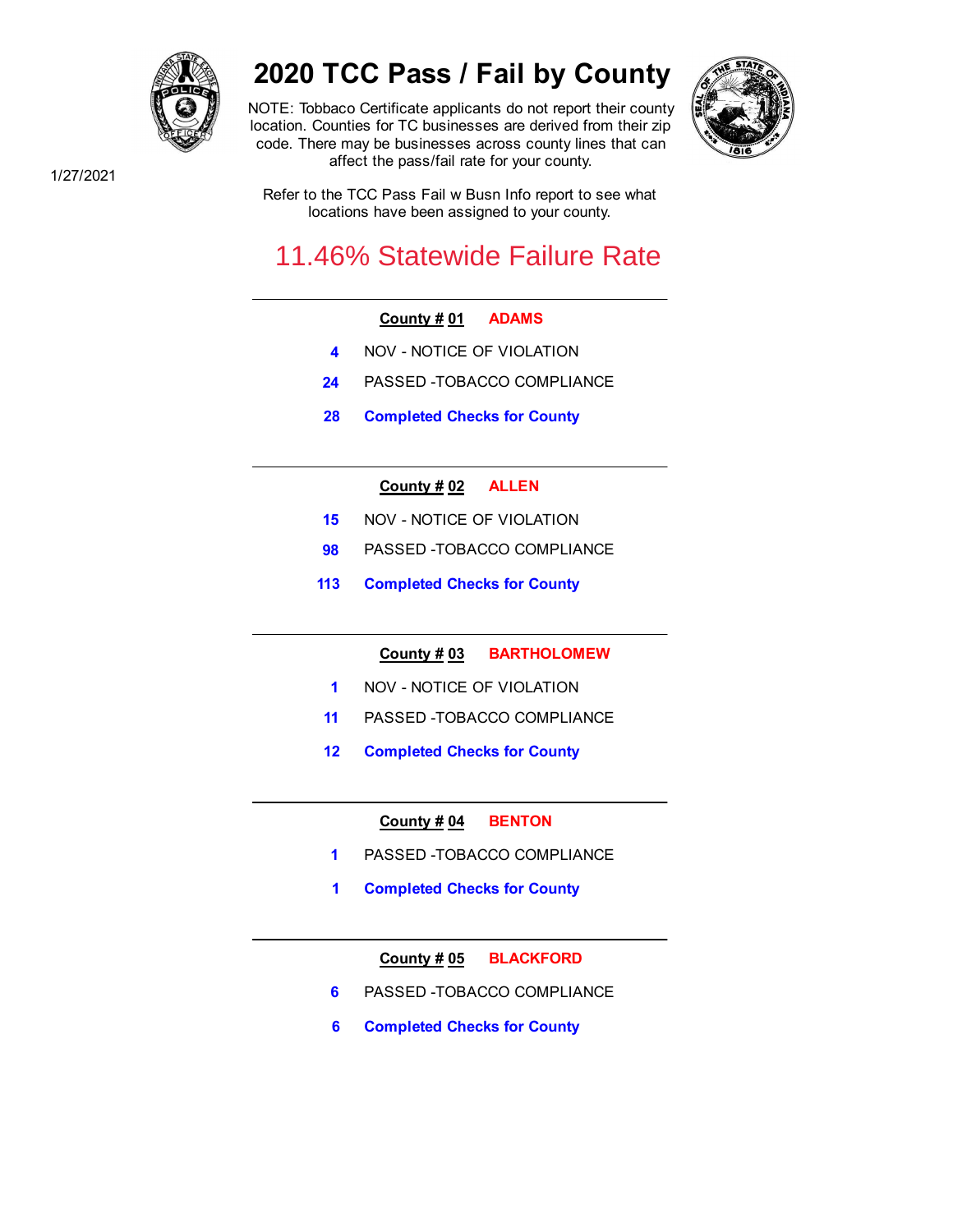#### County # 06 BOONE

- 3 PASSED -TOBACCO COMPLIANCE
- 3 Completed Checks for County

## County # 07 BROWN

- 9 PASSED -TOBACCO COMPLIANCE
- 9 Completed Checks for County

## County  $\frac{\#}{109}$  CASS

- 2 PASSED -TOBACCO COMPLIANCE
- 2 Completed Checks for County

#### County  $\frac{\#}{10}$  CLARK

- 4 NOV NOTICE OF VIOLATION
- 10 PASSED -TOBACCO COMPLIANCE
- 14 Completed Checks for County

#### County # 11 CLAY

- 4 NOV NOTICE OF VIOLATION
- 22 PASSED -TOBACCO COMPLIANCE
- 26 Completed Checks for County

### County # 12 CLINTON

- 1 NOV NOTICE OF VIOLATION
- 4 PASSED -TOBACCO COMPLIANCE
- 5 Completed Checks for County

#### County # 13 DUBOIS

2 PASSED -TOBACCO COMPLIANCE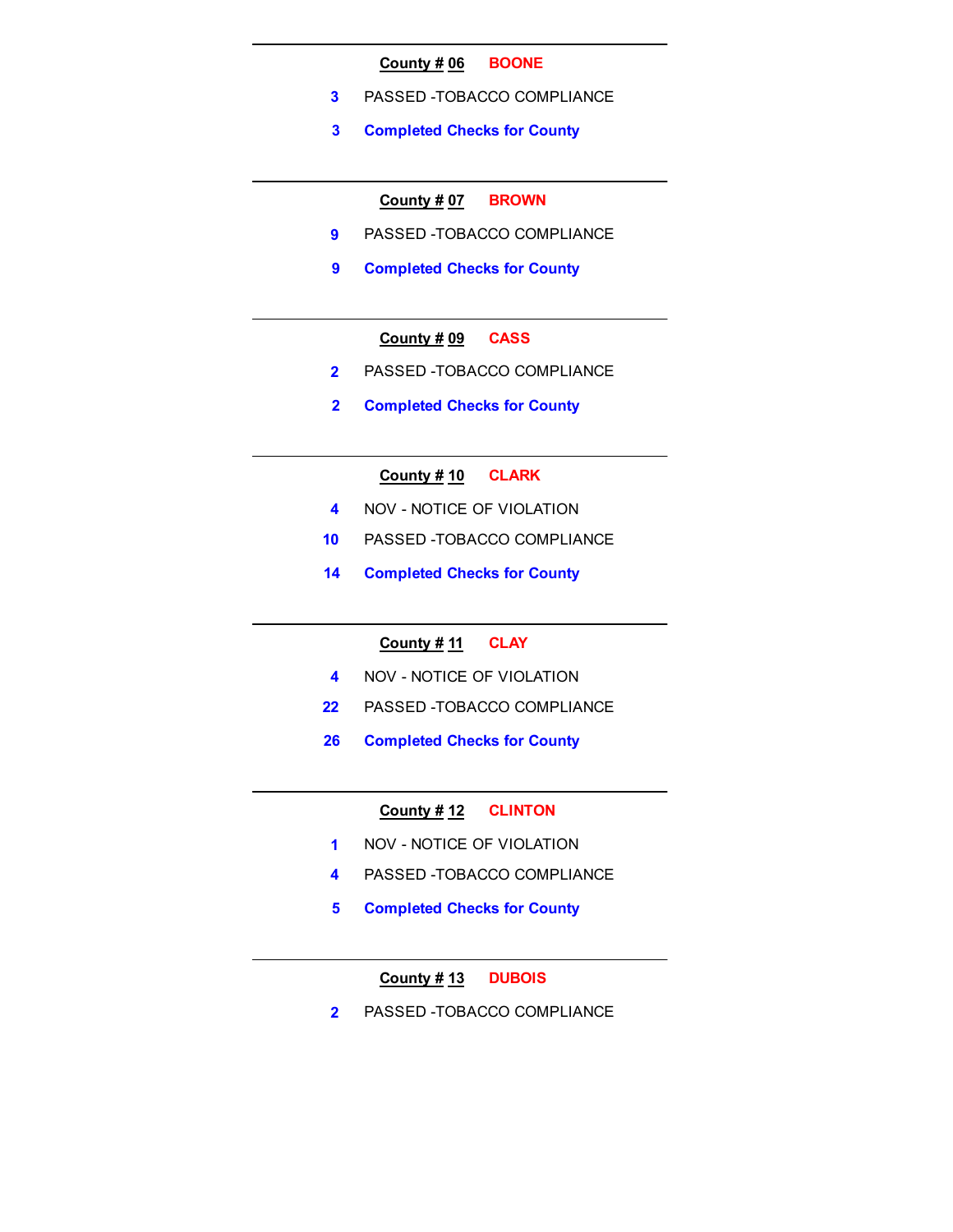## County # 14 DAVIESS

- 9 PASSED -TOBACCO COMPLIANCE
- 9 Completed Checks for County

County # 15 DEARBORN

- 3 PASSED -TOBACCO COMPLIANCE
- 3 Completed Checks for County

County # 16 DECATUR

- 3 PASSED -TOBACCO COMPLIANCE
- 3 Completed Checks for County

## County # 17 DEKALB

- 9 NOV NOTICE OF VIOLATION
- 24 PASSED -TOBACCO COMPLIANCE
- 33 Completed Checks for County

## County # 18 GRANT

- 1 NOV NOTICE OF VIOLATION
- 9 PASSED -TOBACCO COMPLIANCE
- 10 Completed Checks for County

## County # 19 DUBOIS

- 1 NOV NOTICE OF VIOLATION
- 1 PASSED -TOBACCO COMPLIANCE
- 2 Completed Checks for County

County # 20 ELKHART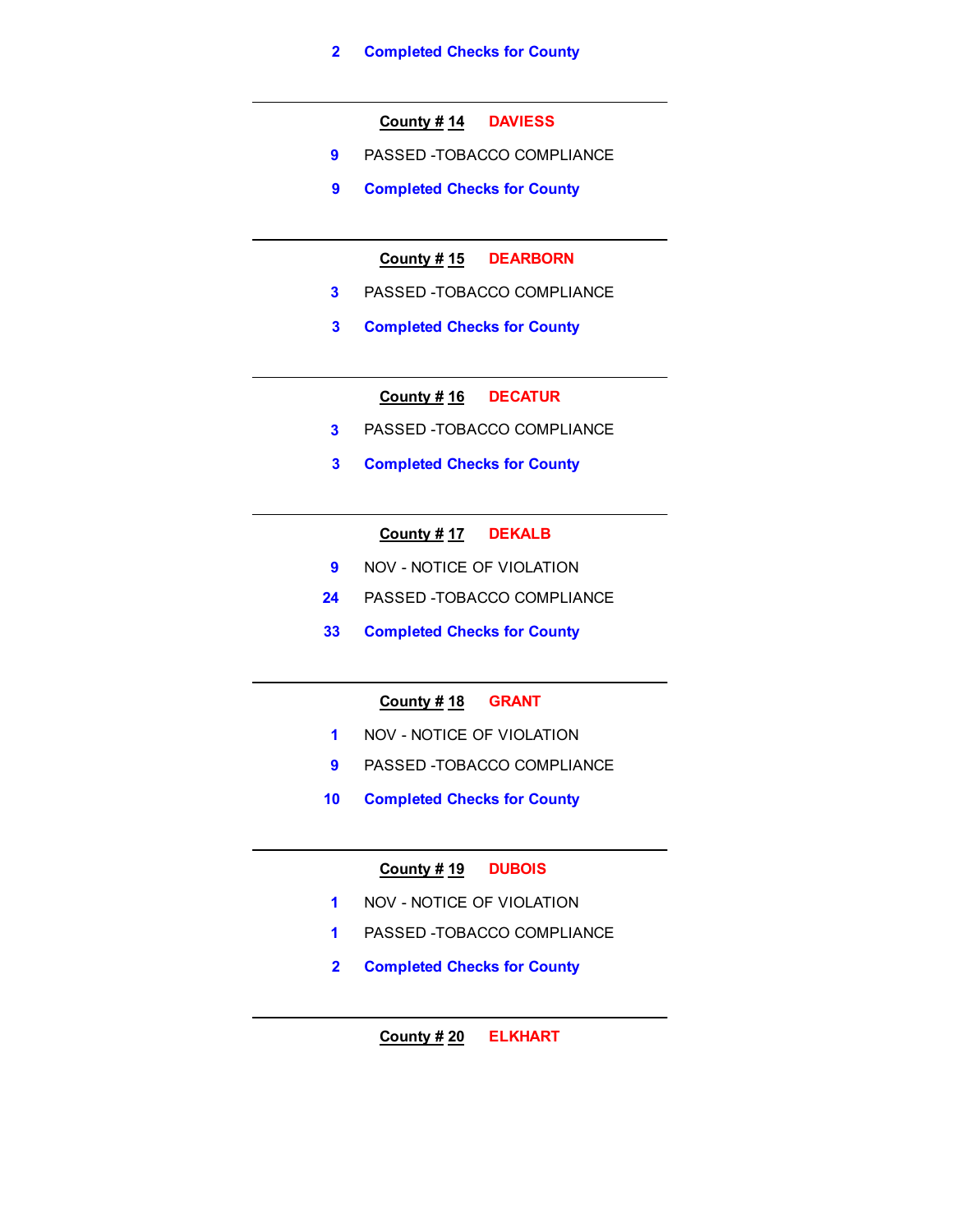- 6 NOV NOTICE OF VIOLATION
- 46 PASSED -TOBACCO COMPLIANCE
- 52 Completed Checks for County

## County # 21 FAYETTE

- 2 NOV NOTICE OF VIOLATION
- 22 PASSED -TOBACCO COMPLIANCE
- 24 Completed Checks for County

#### County # 22 FLOYD

- 1 NOV NOTICE OF VIOLATION
- 18 PASSED -TOBACCO COMPLIANCE
- 19 Completed Checks for County

#### County # 23 FOUNTAIN

- 3 PASSED -TOBACCO COMPLIANCE
- 3 Completed Checks for County

## County # 24 FRANKLIN

- 1 NOV NOTICE OF VIOLATION
- 1 Completed Checks for County

#### County  $\frac{\text{# 25}}{\text{# 25}}$  FULTON

- 3 NOV NOTICE OF VIOLATION
- 19 PASSED -TOBACCO COMPLIANCE
- 22 Completed Checks for County

#### County # 26 GIBSON

- 6 NOV NOTICE OF VIOLATION
- 13 PASSED -TOBACCO COMPLIANCE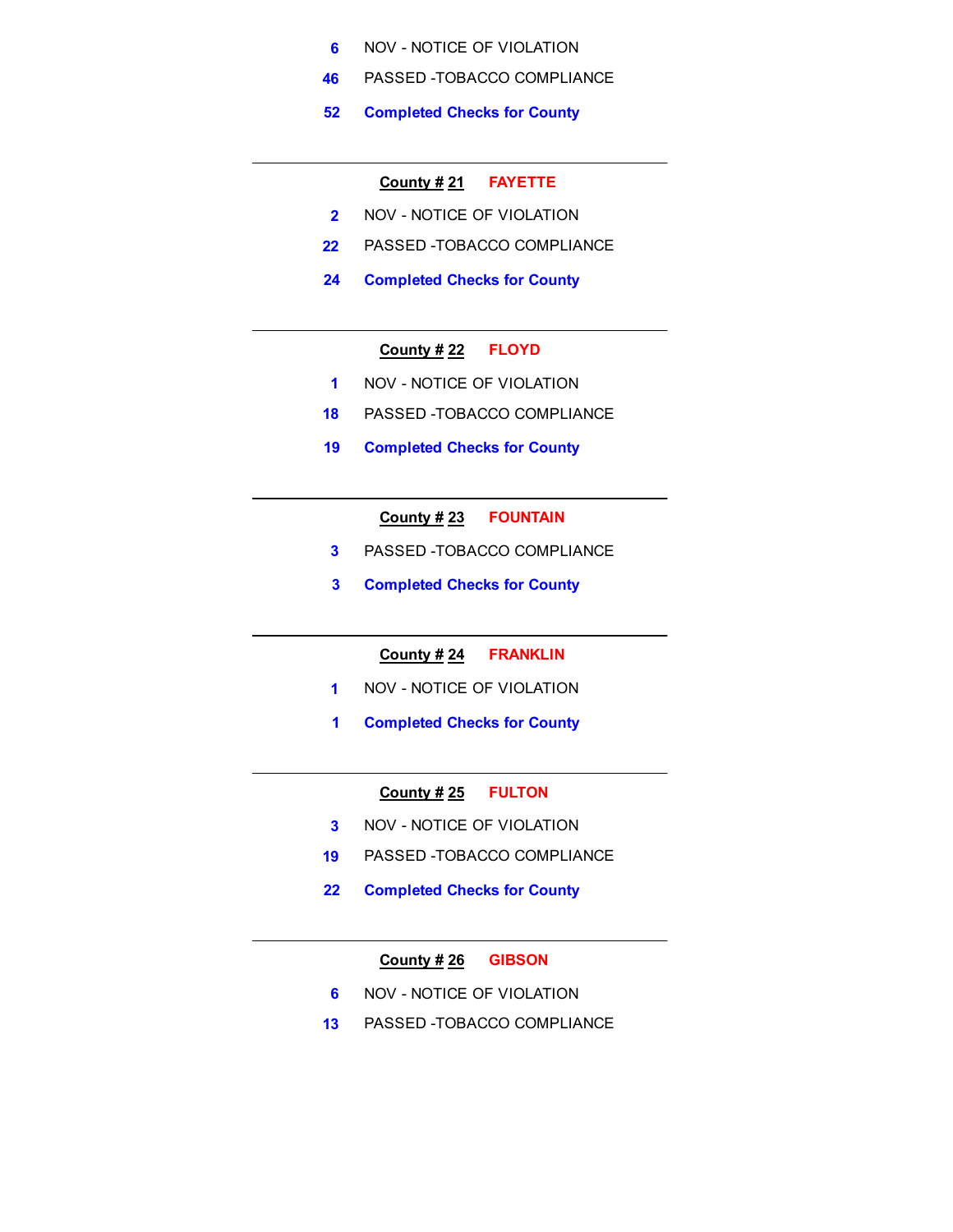## County # 27 GRANT

- 5 NOV NOTICE OF VIOLATION
- 37 PASSED -TOBACCO COMPLIANCE
- 42 Completed Checks for County

#### County  $\frac{\#}{28}$  GREENE

- 5 NOV NOTICE OF VIOLATION
- 21 PASSED -TOBACCO COMPLIANCE
- 26 Completed Checks for County

County # 29 HAMILTON

- 9 PASSED -TOBACCO COMPLIANCE
- 9 Completed Checks for County

County # 30 HANCOCK

- 5 NOV NOTICE OF VIOLATION
- 37 PASSED -TOBACCO COMPLIANCE
- 42 Completed Checks for County

# County # 31 HARRISON

- 2 PASSED -TOBACCO COMPLIANCE
- 2 Completed Checks for County

#### County # 32 HENDRICKS

- 1 NOV NOTICE OF VIOLATION
- 8 PASSED -TOBACCO COMPLIANCE
- 9 Completed Checks for County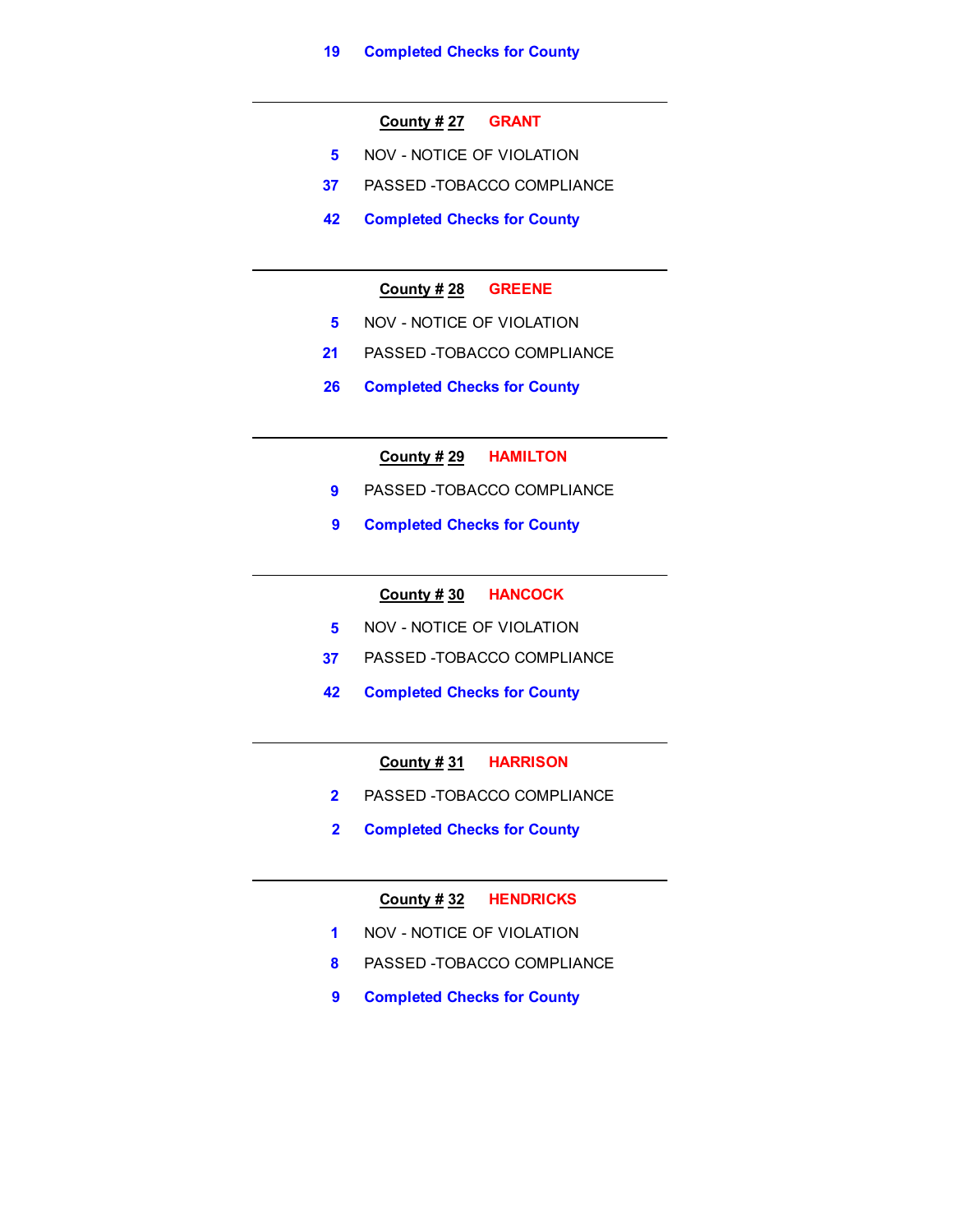#### County # 33 HENRY

- 9 NOV NOTICE OF VIOLATION
- 27 PASSED -TOBACCO COMPLIANCE
- 36 Completed Checks for County

County # 34 HOWARD

- 6 PASSED -TOBACCO COMPLIANCE
- 6 Completed Checks for County

County # 35 HUNTINGTON

- 2 NOV NOTICE OF VIOLATION
- 29 PASSED -TOBACCO COMPLIANCE
- 31 Completed Checks for County

## County # 36 JACKSON

- 1 NOV NOTICE OF VIOLATION
- 4 PASSED -TOBACCO COMPLIANCE
- 5 Completed Checks for County

## County # 37 JASPER

- 1 NOV NOTICE OF VIOLATION
- 17 PASSED -TOBACCO COMPLIANCE
- 18 Completed Checks for County

## County  $\frac{\#}{38}$  JAY

- 1 NOV NOTICE OF VIOLATION
- 12 PASSED -TOBACCO COMPLIANCE
- 13 Completed Checks for County

County # 39 JEFFERSON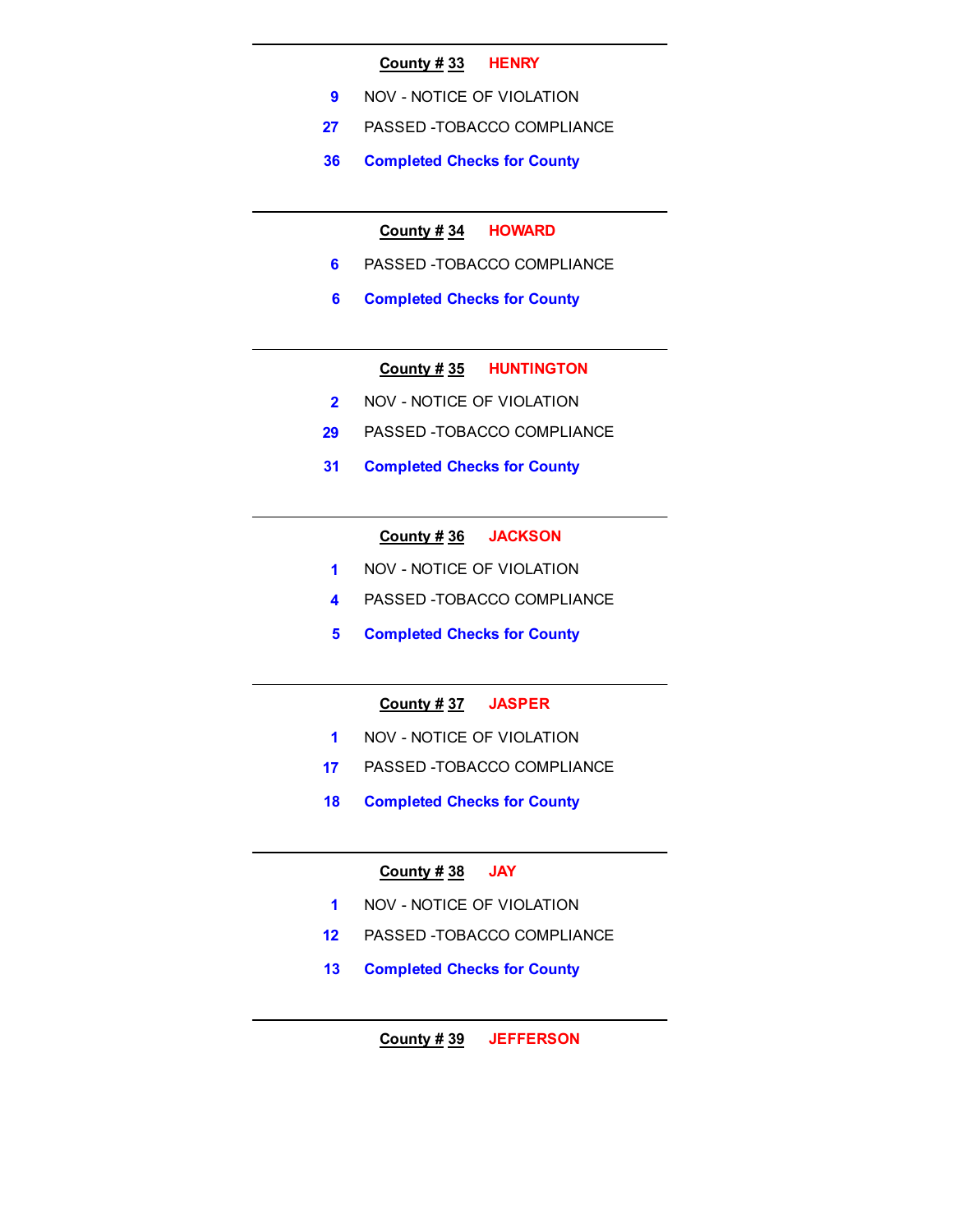- 2 NOV NOTICE OF VIOLATION
- 5 PASSED -TOBACCO COMPLIANCE
- 7 Completed Checks for County

County # 41 JOHNSON

- 32 PASSED -TOBACCO COMPLIANCE
- 32 Completed Checks for County

#### County  $\frac{\# 42}{\# 2}$  KNOX

- 1 NOV NOTICE OF VIOLATION
- 33 PASSED -TOBACCO COMPLIANCE
- 34 Completed Checks for County

## County # 43 KOSCIUSKO

- 6 NOV NOTICE OF VIOLATION
- 16 PASSED -TOBACCO COMPLIANCE
- 22 Completed Checks for County

#### County # 44 LAGRANGE

- 6 NOV NOTICE OF VIOLATION
- 22 PASSED -TOBACCO COMPLIANCE
- 28 Completed Checks for County

#### County  $\frac{\#}{45}$  LAKE

- 14 NOV NOTICE OF VIOLATION
- 61 PASSED -TOBACCO COMPLIANCE
- 75 Completed Checks for County

#### County # 46 LAPORTE

- 9 NOV NOTICE OF VIOLATION
- 53 PASSED -TOBACCO COMPLIANCE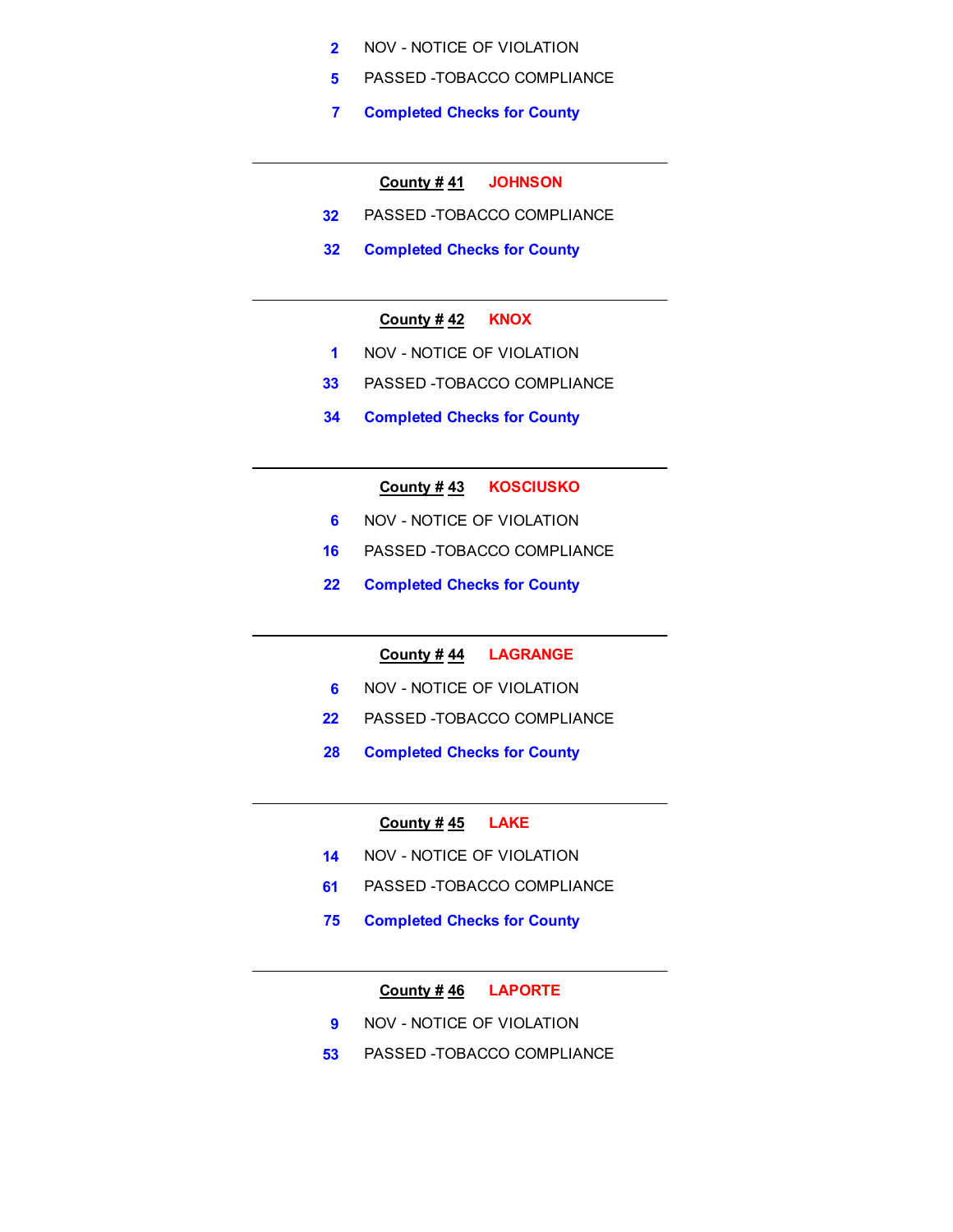## County # 47 LAWRENCE

- 2 NOV NOTICE OF VIOLATION
- 13 PASSED -TOBACCO COMPLIANCE
- 15 Completed Checks for County

#### County # 48 MADISON

- 24 PASSED -TOBACCO COMPLIANCE
- 24 Completed Checks for County

#### County # 49 MARION

- 20 NOV NOTICE OF VIOLATION
- 185 PASSED -TOBACCO COMPLIANCE
- 205 Completed Checks for County

## County # 50 MARSHALL

- 1 NOV NOTICE OF VIOLATION
- 29 PASSED -TOBACCO COMPLIANCE
- 30 Completed Checks for County

## County # 51 MARTIN

- 1 PASSED -TOBACCO COMPLIANCE
- 1 Completed Checks for County

#### County  $\frac{\#}{2}$  MIAMI

- 2 NOV NOTICE OF VIOLATION
- 20 PASSED -TOBACCO COMPLIANCE
- 22 Completed Checks for County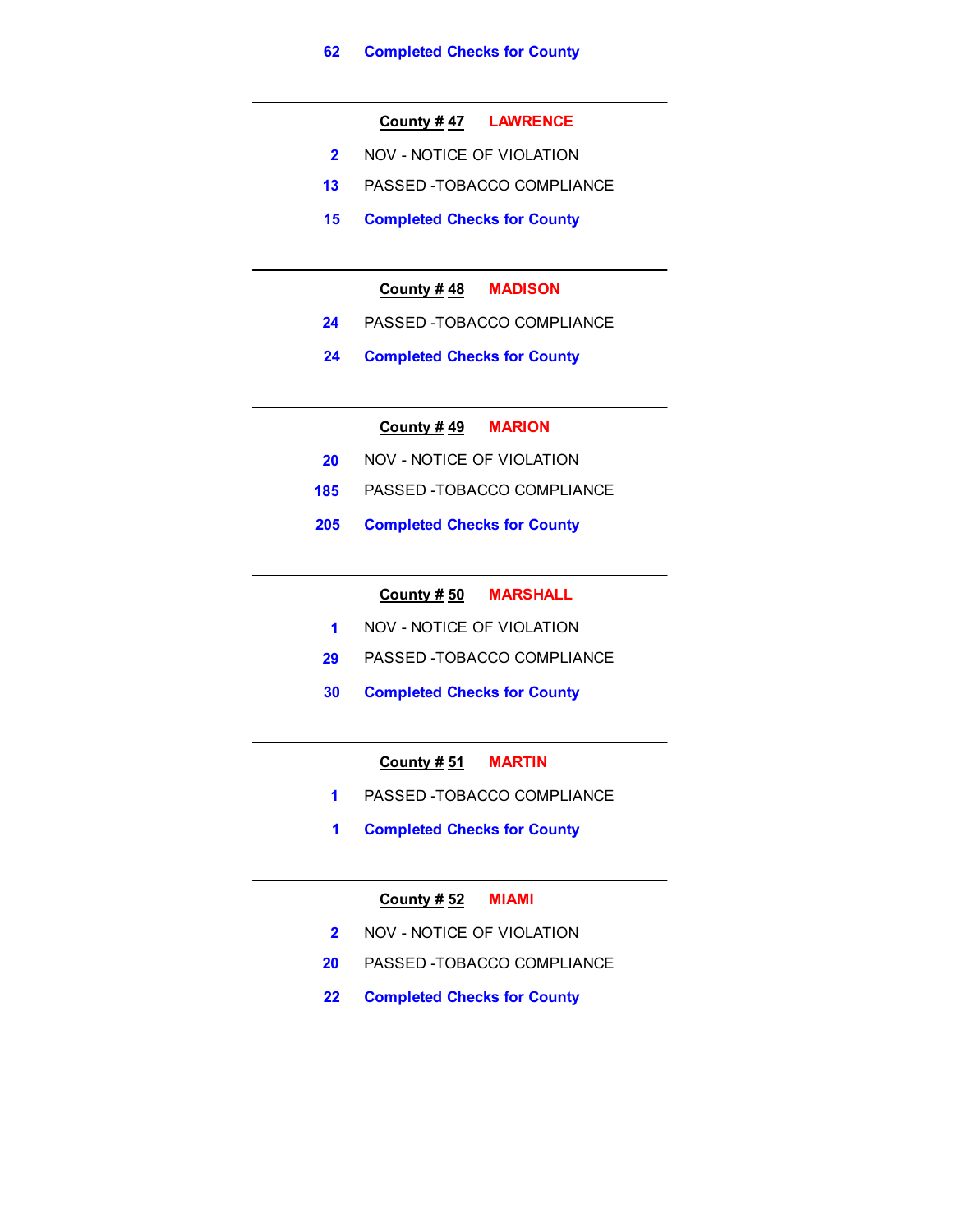#### County # 53 MONROE

- 2 NOV NOTICE OF VIOLATION
- 31 PASSED -TOBACCO COMPLIANCE
- 33 Completed Checks for County

County # 54 MONTGOMERY

- 5 PASSED -TOBACCO COMPLIANCE
- 5 Completed Checks for County

#### County # 55 MORGAN

- 1 NOV NOTICE OF VIOLATION
- 35 PASSED -TOBACCO COMPLIANCE
- 36 Completed Checks for County

## County # 56 NEWTON

- 13 PASSED -TOBACCO COMPLIANCE
- 13 Completed Checks for County

#### County  $\frac{\#}{57}$  NOBLE

- 2 NOV NOTICE OF VIOLATION
- 17 PASSED -TOBACCO COMPLIANCE
- 19 Completed Checks for County

#### County  $\frac{\text{# 58}}{100}$  OHIO

- 4 PASSED -TOBACCO COMPLIANCE
- 4 Completed Checks for County

## County # 59 ORANGE

- 1 NOV NOTICE OF VIOLATION
- 21 PASSED -TOBACCO COMPLIANCE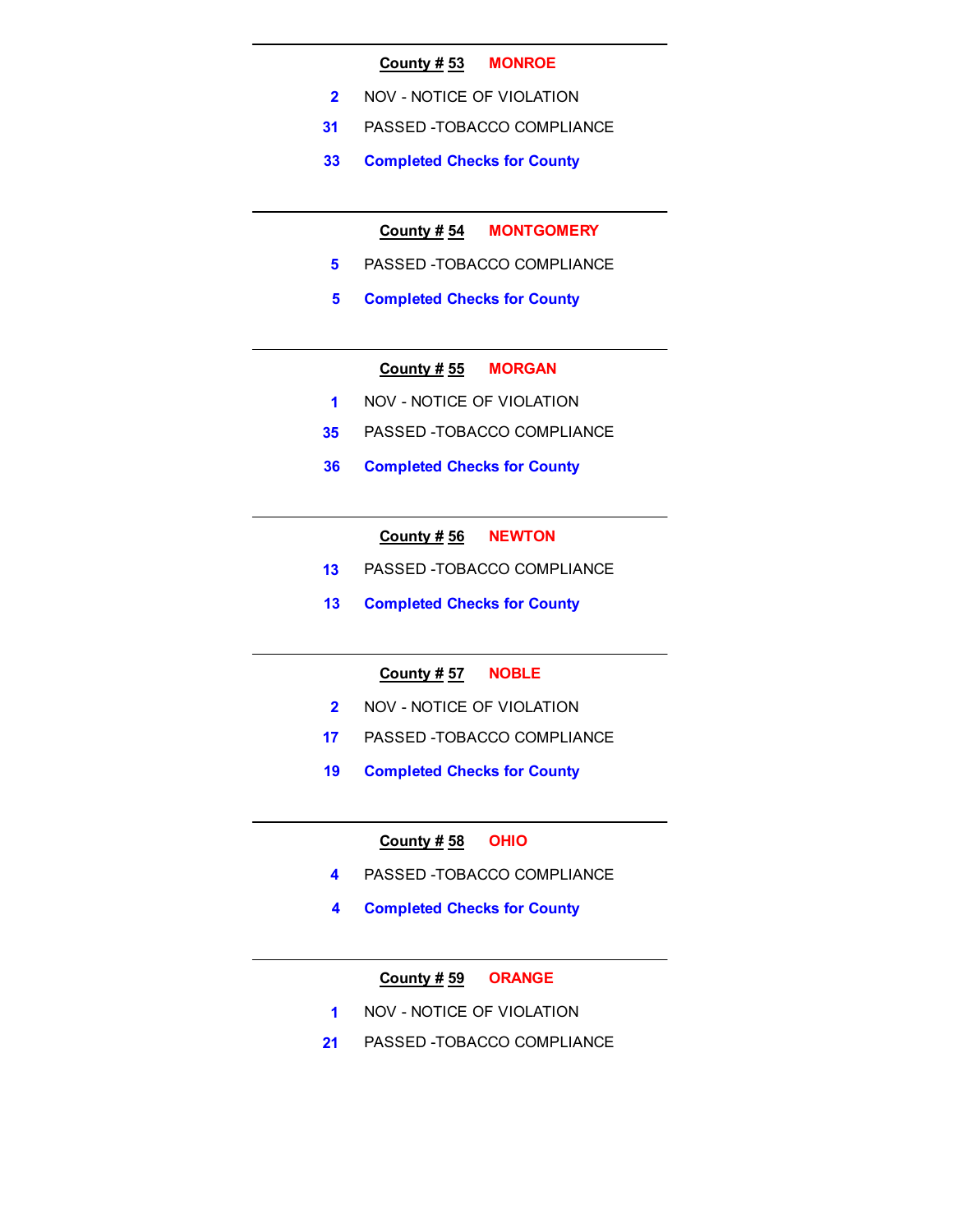## County  $\frac{\# 60}{2}$  OWEN

- 3 NOV NOTICE OF VIOLATION
- 13 PASSED -TOBACCO COMPLIANCE
- 16 Completed Checks for County

## County  $# 61$  VIGO

- 5 PASSED -TOBACCO COMPLIANCE
- 5 Completed Checks for County

## County # 62 PERRY

- 1 PASSED -TOBACCO COMPLIANCE
- 1 Completed Checks for County

## County  $\frac{\#}{63}$  PIKE

- 15 PASSED -TOBACCO COMPLIANCE
- 15 Completed Checks for County

# County # 64 PORTER

- 7 NOV NOTICE OF VIOLATION
- 67 PASSED -TOBACCO COMPLIANCE
- 74 Completed Checks for County

#### County  $\frac{\#}{65}$  POSEY

- 3 NOV NOTICE OF VIOLATION
- 9 PASSED -TOBACCO COMPLIANCE
- 12 Completed Checks for County

County # 66 PULASKI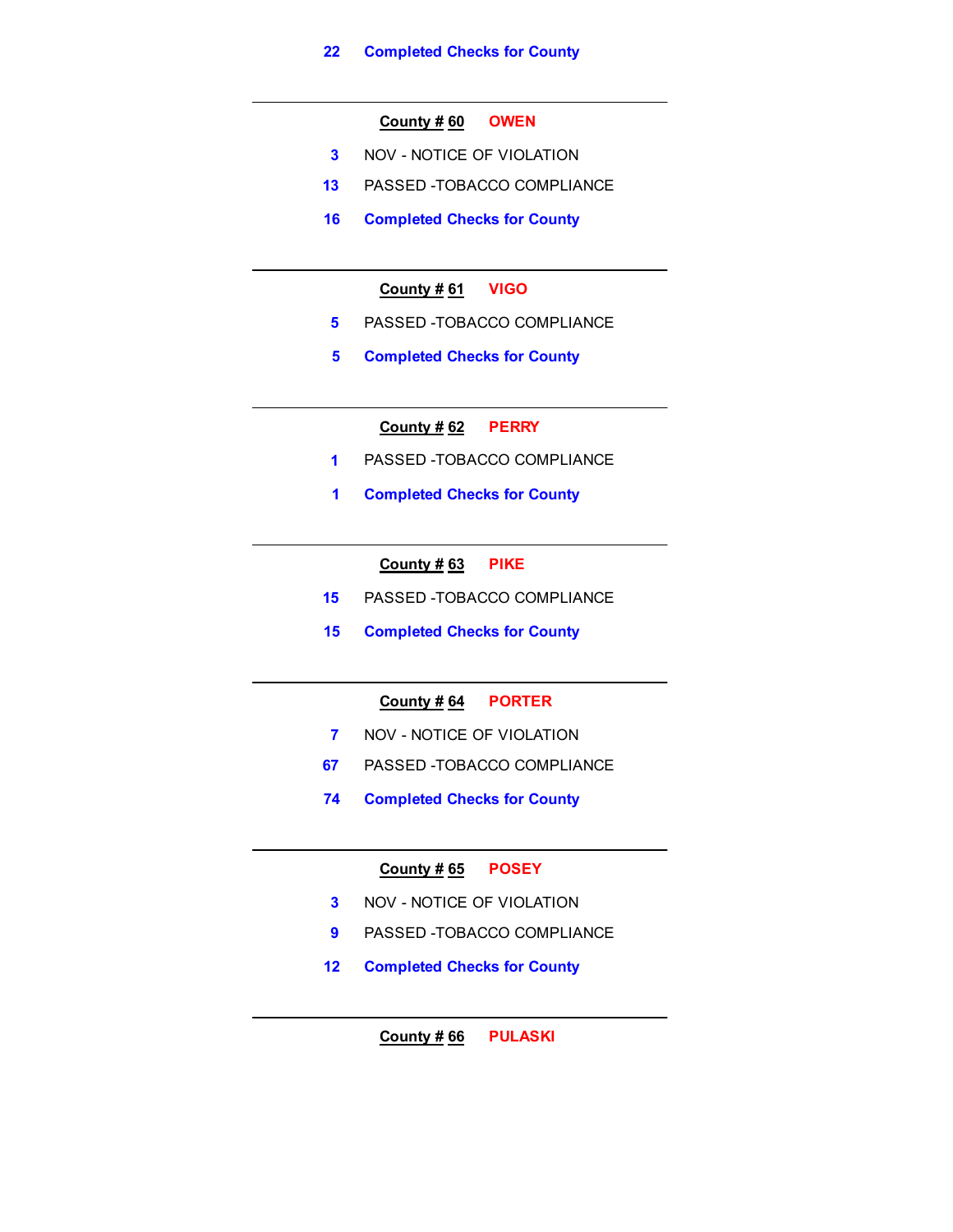- 2 NOV NOTICE OF VIOLATION
- 10 PASSED -TOBACCO COMPLIANCE
- 12 Completed Checks for County

County # 68 RANDOLPH

- 14 PASSED -TOBACCO COMPLIANCE
- 14 Completed Checks for County

County # 69 MONROE

- 1 PASSED -TOBACCO COMPLIANCE
- 1 Completed Checks for County

## County # 70 RUSH

- 1 NOV NOTICE OF VIOLATION
- 17 PASSED -TOBACCO COMPLIANCE
- 18 Completed Checks for County

County # 71 ST. JOSEPH

- 10 NOV NOTICE OF VIOLATION
- 53 PASSED -TOBACCO COMPLIANCE
- 63 Completed Checks for County

County # 72 SCOTT

- 2 NOV NOTICE OF VIOLATION
- 23 PASSED -TOBACCO COMPLIANCE
- 25 Completed Checks for County

#### County #73 SHELBY

- 6 NOV NOTICE OF VIOLATION
- 11 PASSED -TOBACCO COMPLIANCE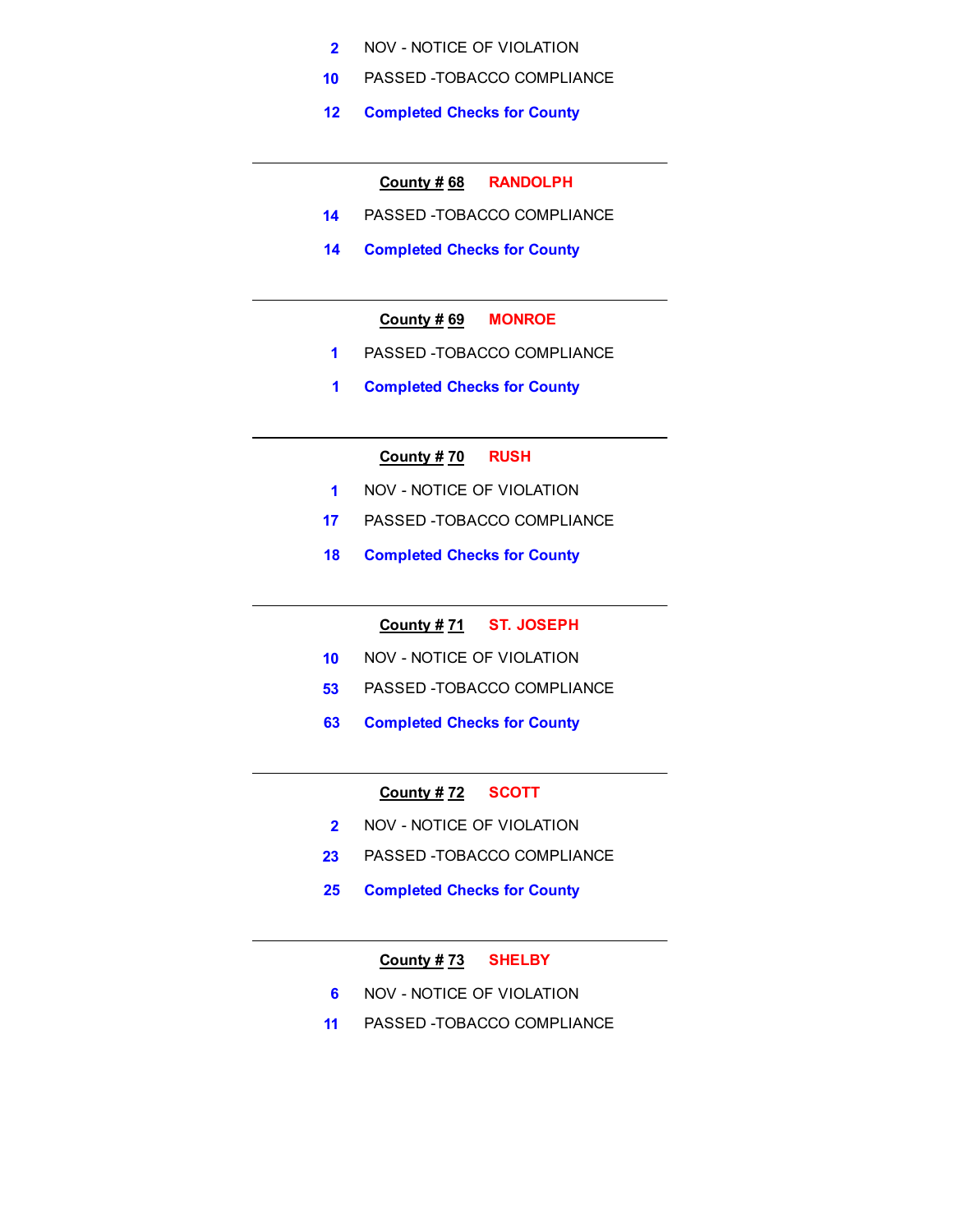#### County # 74 SPENCER

- 4 PASSED -TOBACCO COMPLIANCE
- 4 Completed Checks for County

#### County # 75 STARKE

- 9 PASSED -TOBACCO COMPLIANCE
- 9 Completed Checks for County

#### County # 76 STEUBEN

- 1 NOV NOTICE OF VIOLATION
- 3 PASSED -TOBACCO COMPLIANCE
- 4 Completed Checks for County

## County # 77 SULLIVAN

- 2 NOV NOTICE OF VIOLATION
- 2 PASSED -TOBACCO COMPLIANCE
- 4 Completed Checks for County

#### County # 78 SWITZERLAND

- 1 NOV NOTICE OF VIOLATION
- 3 PASSED -TOBACCO COMPLIANCE
- 4 Completed Checks for County

#### County # 79 TIPPECANOE

- 2 NOV NOTICE OF VIOLATION
- 28 PASSED -TOBACCO COMPLIANCE
- 30 Completed Checks for County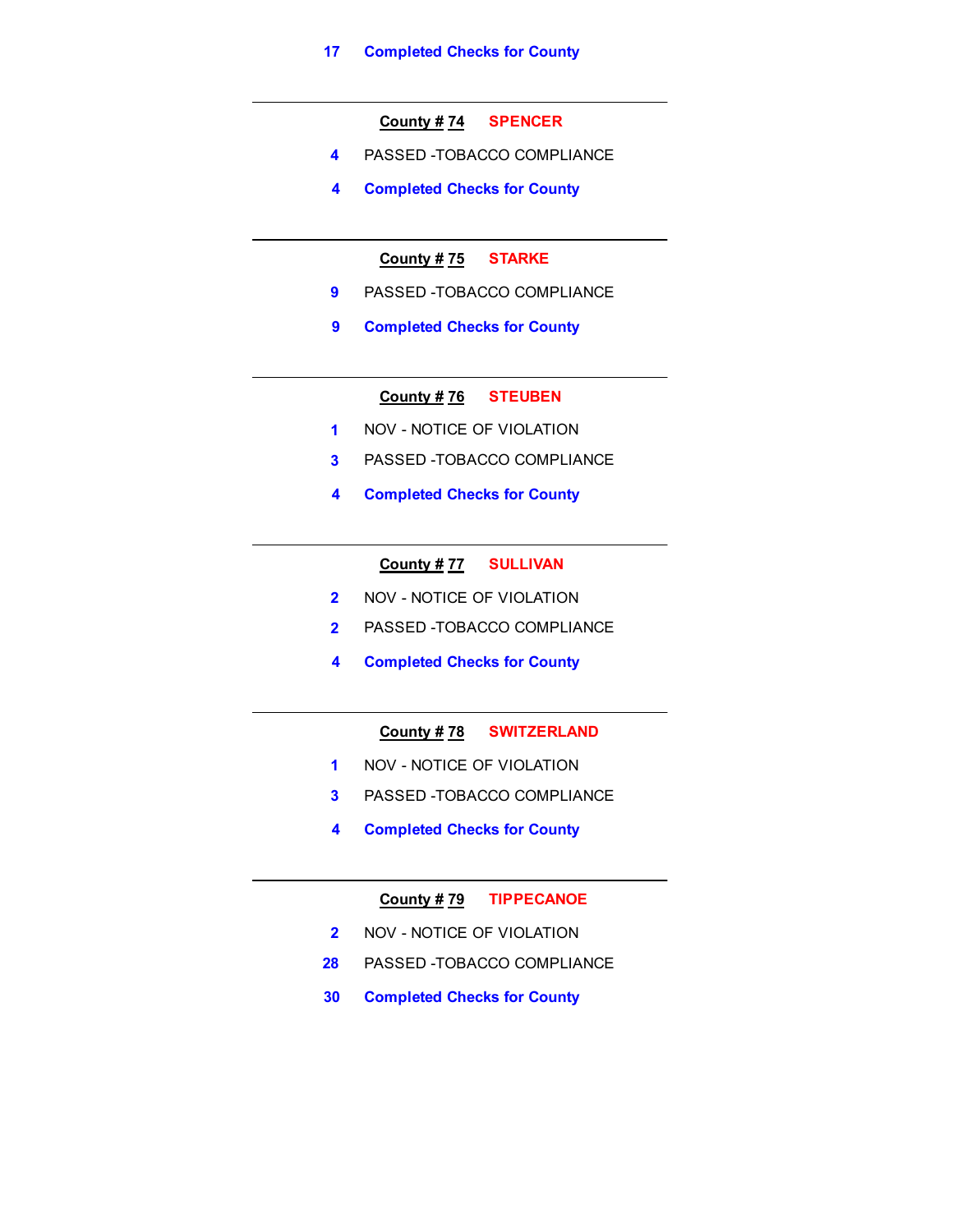#### County # 80 TIPTON

- 1 PASSED -TOBACCO COMPLIANCE
- 1 Completed Checks for County

## County #81 UNION

- 7 PASSED -TOBACCO COMPLIANCE
- 7 Completed Checks for County

## County # 82 VANDERBURGH

- 1 NOV NOTICE OF VIOLATION
- 7 PASSED -TOBACCO COMPLIANCE
- 8 Completed Checks for County

#### County # 83 VERMILLION

- 1 NOV NOTICE OF VIOLATION
- 12 PASSED -TOBACCO COMPLIANCE
- 13 Completed Checks for County

#### County  $\frac{\#}{4}$  S4 VIGO

- 3 NOV NOTICE OF VIOLATION
- 67 PASSED -TOBACCO COMPLIANCE
- 70 Completed Checks for County

#### County # 85 WABASH

- 2 NOV NOTICE OF VIOLATION
- 15 PASSED -TOBACCO COMPLIANCE
- 17 Completed Checks for County

## County # 86 WARREN

1 PASSED -TOBACCO COMPLIANCE